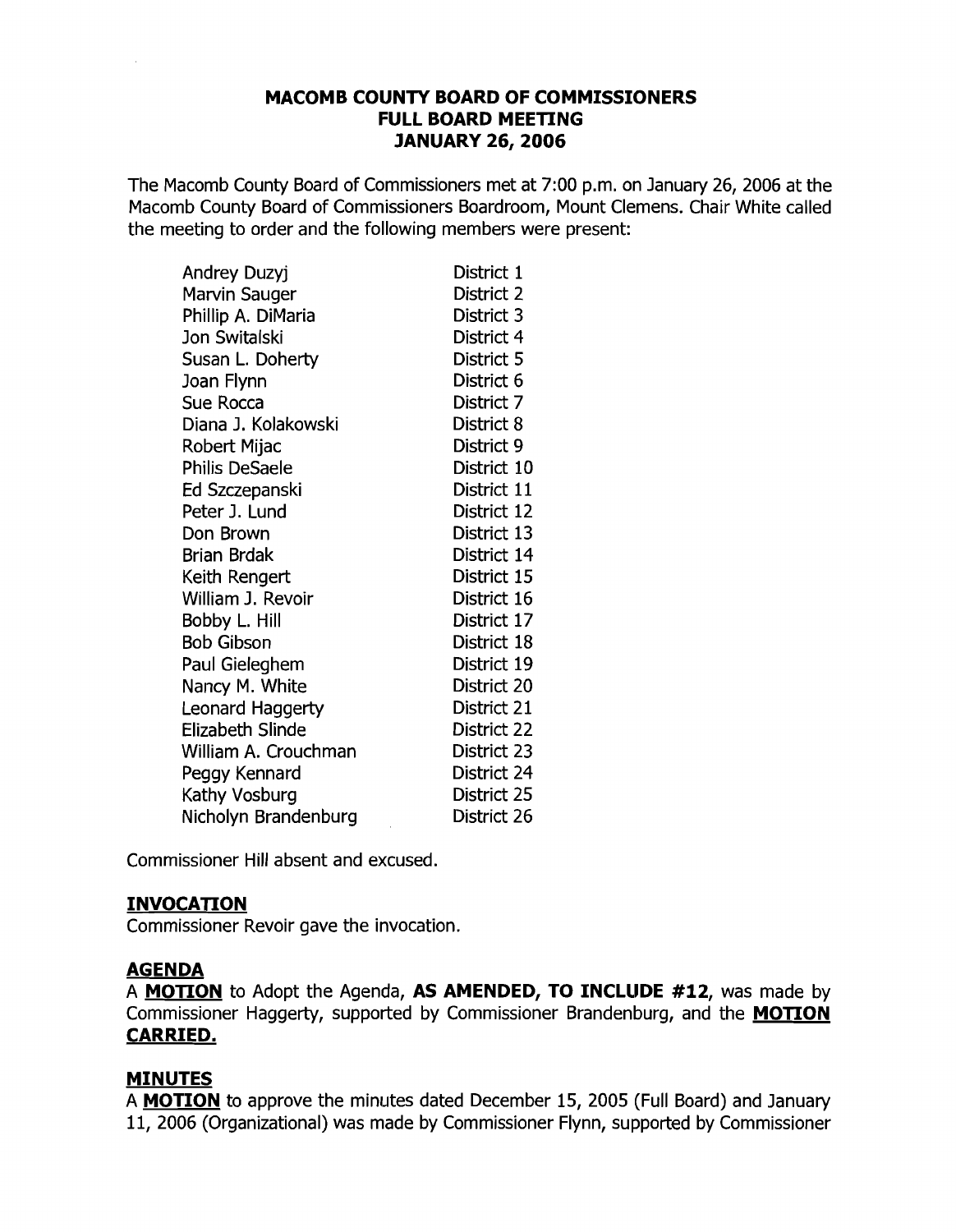MACOMB COUNTY BOARD OF COMMISSIONERS - FULL BOARD January 26, 2006 Duzyj, and the **MOTION CARRIED.** 

### **PRESENTATIONS**

Chair White presented Resolution to Mitch Kehetian Honoring him on his Retirement from the Macomb Daily.

Commissioners Rengert, Brandenburg and Sauger presented Resolution to Shelby Sylvester Honoring her for being selected to compete in the 2006 U.s. Junior Figure Skating Championships.

Prior to public participation, Chair White addressed the audience with regard to the rumored closure of the Macomb County Library. She assured the audience as chair of the board, at this time, there is no indication that this board will cut services at the library. The board will do everything they can to maintain the current level of services.

### **PUBLIC PARTICIPATION**

**Gloria Haller, 260 Cass, Mt. Clemens Pastor D.L. Bradley, 22625 Quinn Road, Clinton Township Ruthie Stevenson, Macomb County NAACP President, 69 Beyne Street, Mt. Clemens** 

Spoke with regard to the report from Mr. Eddings, Ombudsman, his retirement and the Ombudsman position as well as the continued problems in Macomb County.

**Karen Stephens, 16567Forestview Drive, Clinton Township John Norton, 18963 Carmelo Drive North, Clinton Township** 

.**JackAbdella, Sterling Heights** 

**Beverlee Babcok, Director, Library for the Blind, 50229 Pepper Tree Drive, Macomb Township** 

**Joanne Priester, 13124 Burgess, President of the Friends of Macomb County Library** 

### **Denise Metzer, 38552 Albert, Clinton Township**

Spoke regarding the rumors of the library closure and several issues involving the library.

## **Bob Brandenburg, Macomb Township**

### **Gregory Murray, 10 1/2 Eldredge, Mt. Clemens**

Spoke regarding the Ethics Committee and the Ethics Policy on the agenda.

## **Don Lobsinger, 26900 Taylor, St. Clair Shores**

Continued with his opinions on issues in Macomb County.

### **Sue Jesion, 21308 Raymond, St. Clair Shores**

Continues to extend her invitation to work with the Ministerial Alliance on issues that concern Macomb County.

## **Donna Cangemi, PresidentAFSCME** Local 411, **Sterling Heights**

Expressed how proud she is of her union members from the library that appeared tonight in support of the Macomb County Library. Also indicated that unethical behavior is what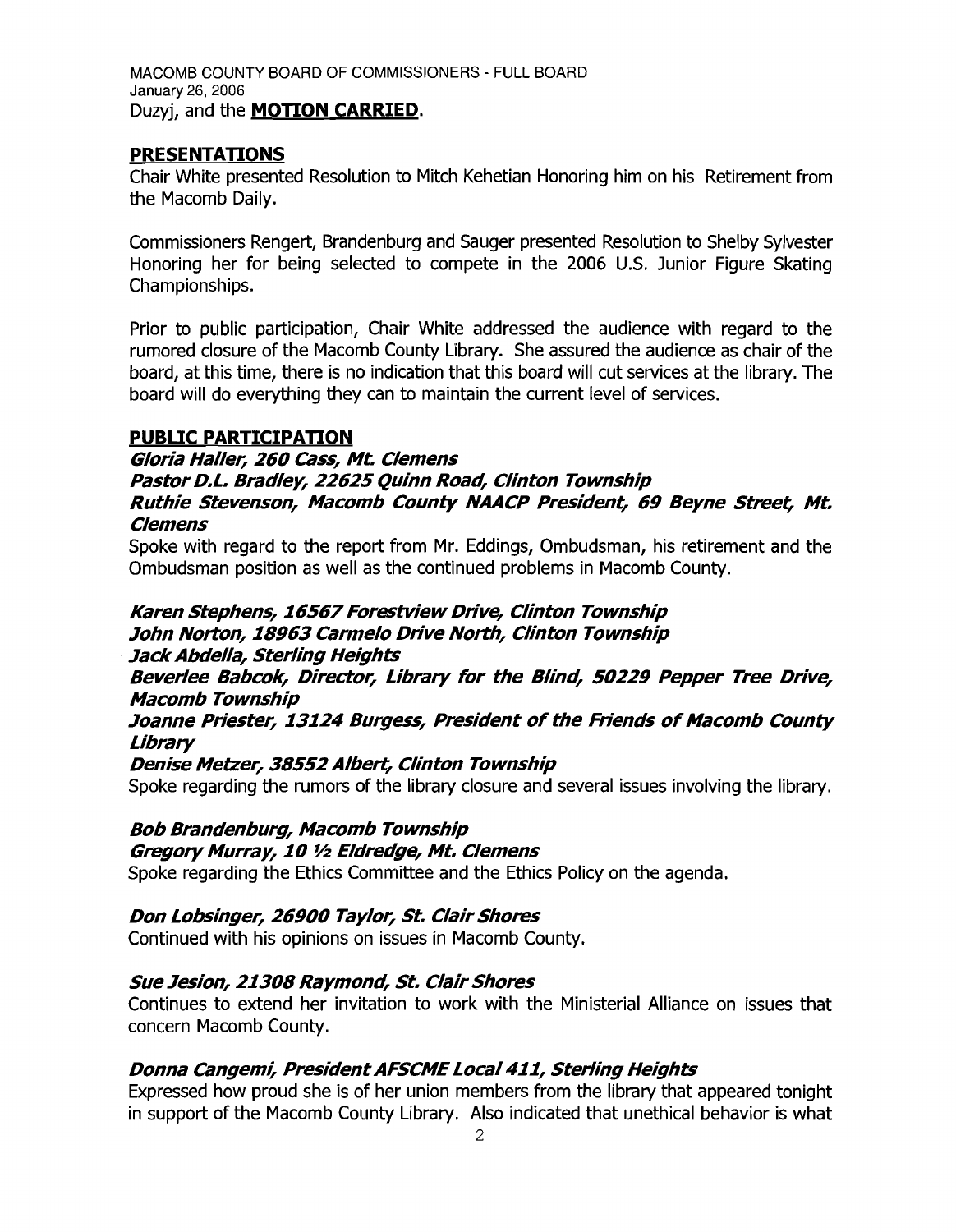the Special Meeting scheduled for February  $7<sup>th</sup>$  to eliminate the 70-point plan from union contracts after negotiations are complete and contracts have already been signed. The item never came up at negotiations, as Health Care was the item for concessions. This treatment of employees is unethical.

## **COMMITTEE REPORTS OPERA TIONAL SERVICES COMMITTEE - January 17, 2006**

The Clerk read the recommendations from the Operational Services Committee and a **MOTION** was made by Vice-Chairperson Kennard, supported by Commissioner Brandenburg, to adopt the committee recommendations.

Commissioner Brandenburg asked her **NO** vote be recorded on Motion #4 and separation of Motion #5. There were **NO** objections.

A vote was taken on the following:.

1. AUTHORIZE PAYMENT FOR THE WORK PERFORMED AS FOLLOWS:

| COUNTY BUILDING -<br>INTERIOR RENOVATIONS | EDMUND LONDON & ASSOCIATES | \$32,959.97 |
|-------------------------------------------|----------------------------|-------------|
| MARTHA T. BERRY                           | ELLISDON MICHIGAN          | 77,452.68   |

FURTHER, FUNDS ARE AVAILABLE IN THE CAPITAL BUDGET.

2. CONCUR WITH THE FLEET MANAGER AND APPROVE THE FOLLOWING VEHICLE PURCHASES:

> ONE 2006 FORD F150 PICKUP AND HOT SHOT UNIT FOR COMMUNITY SERVICES AGENCY (NUTRITION PROGRAM) TO THE LOWEST RESPONSIBLE BIDDERS, VARSITY FORD, ANN ARBOR, MICHIGAN, AND DELIVERY CONCEPTS, BLOOMINGDALE, ILLINOIS, IN THE AMOUNT OF \$31,814, AT NO COST TO THE COUNTY.

> ONE 2006 FORD F450 CHASSIS CAB AND SUPREME 14' BODY FOR COMMUNITY SERVICES AGENCY (NUTRITION PROGRAM) TO THE LOWEST RESPONSIBLE BIDDERS, SIGNATURE FOR, PERRY, MICHIGAN, AND NBC TRUCK EQUIPMENT, ROSEVILLE, MICHIGAN, IN THE AMOUNT OF \$31,715, AT NO COST TO THE COUNTY;

> ONE 2006 FORD F250 PICKUP TRUCK FOR THE HEALTH DEPARTMENTS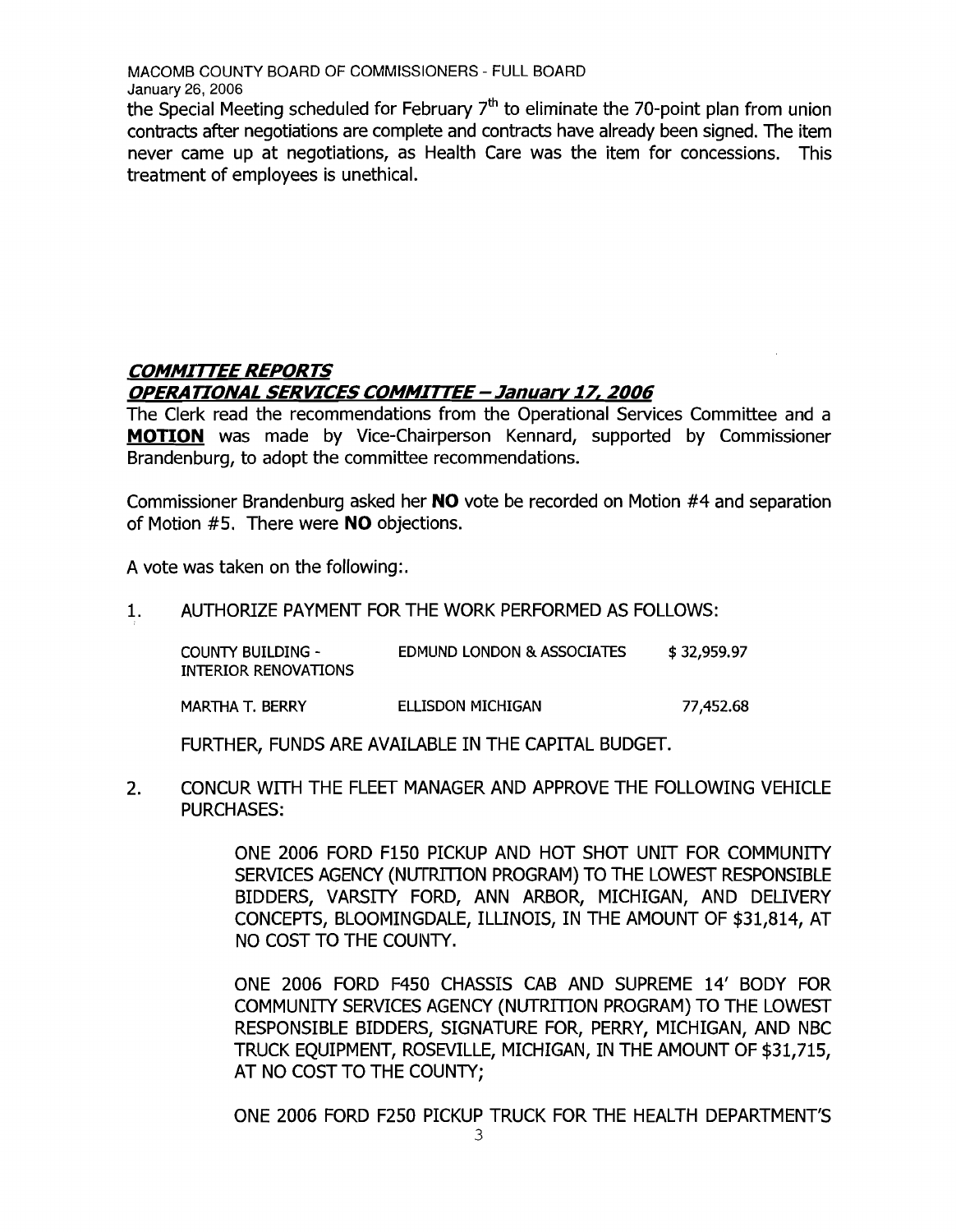ANIMAL SHELTER TO THE LOWEST RESPONSIBLE BIDDER, VARSTIY FORD, ANN ARBOR, MICHIGAN, IN THE AMOUNT OF \$17,538; FUNDS ARE AVAILABLE FROM THE HEALTH DEPARTMENTS REVOLVING FUND;

ONE 2006 FORD F350 CHASSIS CAB WjDUMP BODY FOR PARKS AND RECREATION TO THE LOWEST RESPONSIBLE BIDDERS, SIGNATURE FORD, PERRY, MICHIGAN, AND NBC TRUCK EQUIPMENT, ROSEVILLE, MICHIGAN, IN THE AMOUNT OF \$32,835; FUNDS ARE AVAILABLE FROM THE 2006 VEHICLE ACCOUNT AND

ONE 2006 DODGE CHARGER (POLICE PACKAGE) FOR THE COUNTY SHERIFF TO THE LOWEST RESPONSIBLE BIDDER, STERLING HEIGHTS DODGE, STERLING HEIGHTS, MICHIGAN, IN THE AMOUNT OF \$19,370; FUNDS ARE AVAILABLE FROM THE 2006 VEHICLE ACCOUNT.

- 3. APPROVE THE ASSIGNMENT OF THE LEASE FROM DAVID MITCHEL PURDY, D.C., TO PURDY CHIROPRACTIC, PLC, FOR THE SPACE LEASED AT THE CLEMENS CENTER.
- 4. AUTHORIZE THE BOARD CHAIR TO SIGN THE LEASE WITH FARIDA INVESTMENT GROUP FOR THE SOUTH ACTION CENTER.

## **THE MOTION CARRIED**

### **SEPARATED MOTION**

5. CONCUR IN THE REQUEST OF THE ROAD COMMISSION OF MACOMB COUNTY AND REMOVE FROM THE COUNTY BRIDGE PROGRAM CONSTRUCTION OF THE 27 MILE ROAD AND 30 MILE ROAD BR[DGES OVER THE CLINTON RIVER AND REPLACE WITH TWO BRIDGE STRUCTURES ON 26 MILE ROAD OVER THE KIRKHAM DRAIN; FURTHER, THESE STRUCTURES WILL NOT BE ABANDONED BY THE ROAD COMMISSION, ONLY REMOVED FROM THE PROJECT LIST.

Commissioner Brandenburg thinks the Kirkham Drain Bridge should be replaced. Does not think it is wise to close any bridges and will be voting NO.

**THE MOTION CARRIED,** with Commissioners' Brandenburg, DeSaele and Kennard voting NO.

## COMMUNITY SERVICES COMMITTEE - January 18, 2006

The Clerk read the recommendations from the Community Services Committee and a **MOTION** was made by Chairperson Doherty, supported by Vice-Chairperson DeSaele, to adopt the committee recommendations.

1. AUTHORIZE MACOMB MSU EXTENSION TO ACCEPT \$30,000 FROM LOCAL SCHOOLS, COMMUNTIY ORGANIZATIONS AND THE MSU EXTENSION TO ACCEPT \$30,000 FROM LOCAL SCHOOLS, COMMUNITY ORGANIZATIONS AND THE MSU EXTENSION TO SUPPORT THE GREAT LAKES EDUCATION PROGRAM FOR 2006.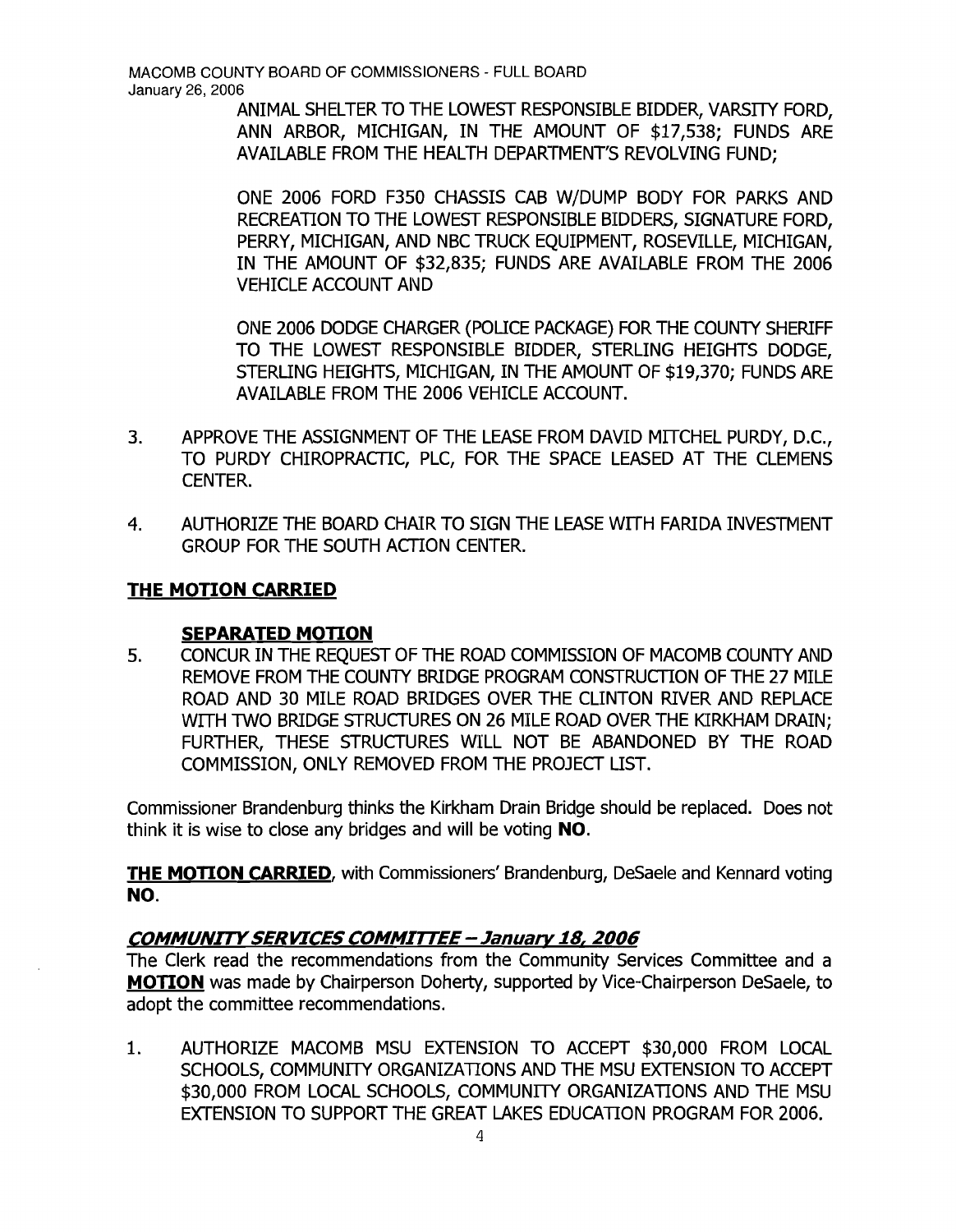- 2. AUTHORIZE THE MACOMB COUNTY COMMUNITY SERVICES AGENCY TO RECEIVE \$15,000 FROM THE DEPARTMENT OF HUMAN SERVICES TO PROVIDE TAX PREPARATION ASSISTANCE FOR LOW-INCOME FAMILIES.
- 3. AUTHORIZE THE MACOMB COUNTY COMMUNITY SERVICES AGENCY TO RECEIVE \$26,000 FROM THE DEPARTMENT OF HUMAN SERVICES TO PROVIDE TAX PREPARATION ASSISTANCE TO ELIGIBLE TEMPORARY ASSISTANCE TO NEEDY FAMILIES (TANF).
- 4. AUTHORIZE THE MACOMB COUNTY COMMUNITY SERVICES AGENCY TO RECEIVE \$181,835 FROM THE DEPARTMENT OF HUMAN SERVICES TO PROVIDE WEATHERIZATION MEASURES FOR LOW-INCOME FAMILIES.
- 5. AUTHORIZE THE MACOMB COUNTY COMMUNITY SERVICES AGENCY TO RECEIVE \$106,648 FROM THE MICHIGAN COMMUNTIY ACTION AGENCY ASSOCIATION TO PROVIDE ENERGY ASSISTANCE FOR LOW-INCOME FAMILIES.
- 6. AUTHORIZE THE MACOMB COUNTY COMMUNITY SERVICES AGENCY TO RECEIVE \$14,276 FROM THE MICHIGAN COMMUNITY ACTION AGENCY ASSOCIATION TO PROVIDE HEATING ASSISTANCE FOR LOW-INCOME FAMILIES.
- 7. AUTHORIZE THE MACOMB COUNTY COMMUNITY SERVICES AGENCY TO ACCEPT A HEAD START SUPPLEMENTAL GRANT IN THE AMOUNT OF \$16,208 FOR THE 2005-2006 SCHOOL YEAR.
- 8. AUTHORIZE MSU EXTENSION SERVICE/4C ON BEHALF OF THE MACOMB COUNTY BOARD OF COMMISSIONERS TO ACCEPT THE 4C CONTRACT WITH THE MICHIGAN 4C ASSOCIATION IN THE AMOUNT OF \$280,172 FOR JANUARY 1, 2006 THROUGH SEPTEMBER 30, 2006.

## **THE MOTION CARRIED.**

## *SENIOR CITIZENS COMMIrrEE* **- January 18,** *2006*

The Clerk read the recommendations from the Senior Citizens Committee and a **MOTION**  was made by Chairperson Gibson, supported by Vice-Chairperson Rocca, to adopt the committee recommendations.

- 1. APPROVE SMART SPECIALIZED SERVICES OPERATING ASSISTANCE PROGRAM THIRD-PARTY CONTRACT FOR FISCAL YEAR 2006.
- 2. ACCEPT TWO DONATION CHECKS FROM RMS COMMUNICATIONS TOTALING \$885.00 AND ONE DONATION CHECK FROM SAM'S CLUB FOR \$500.00, FOR A GRAND TOTAL OF \$1,385.00. DONATIONS WILL BE USED FOR VICTIM AWARENESS WEEK EXPENSES IN APRIL, 2006, AS WELL AS SAFE, SOUND AND SECURE CONFERENCE EXPENSES IN AUGUST, 2006.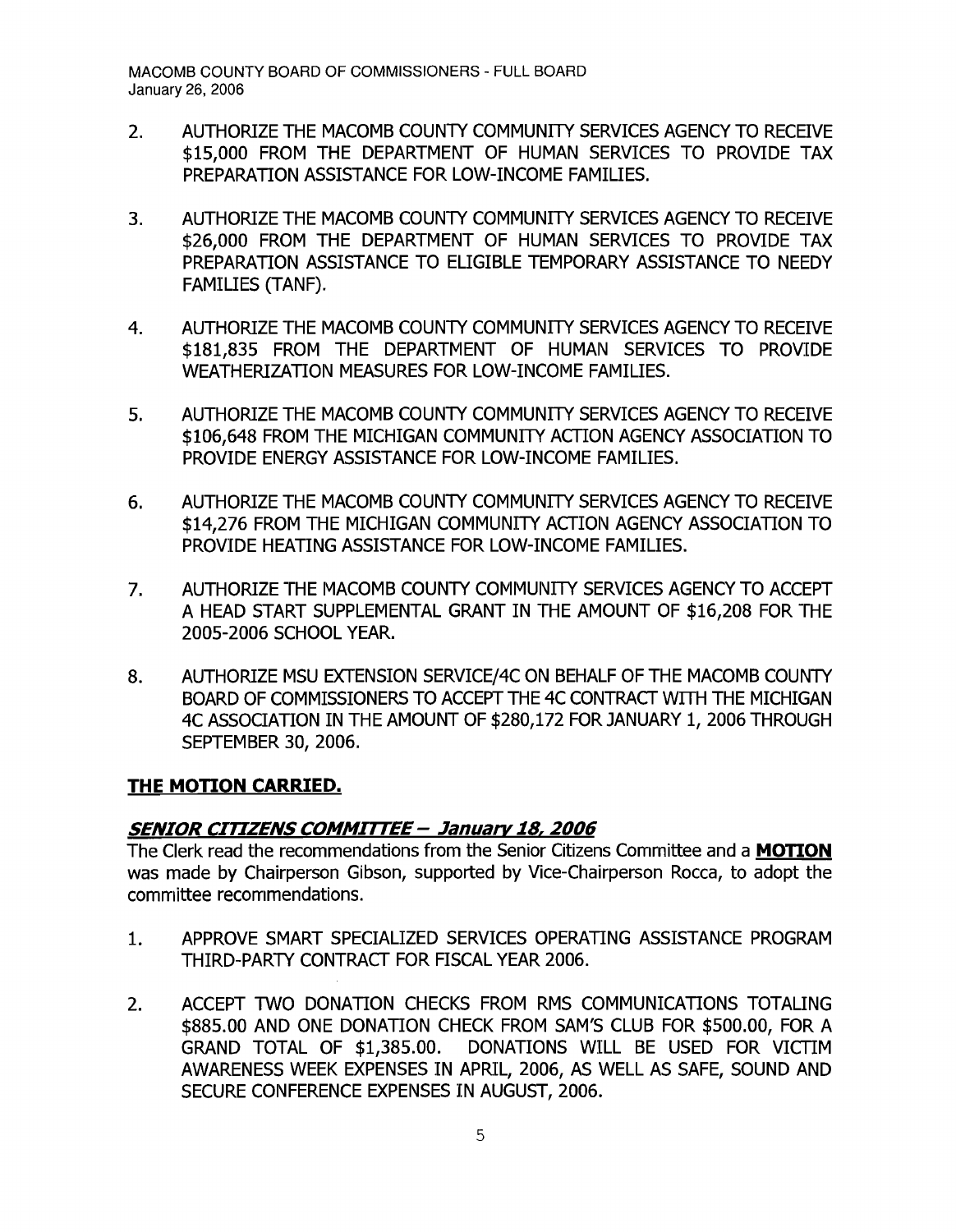# **THE MOTION CARRIED.**

## **HEALTH SERVICES COMMITTEE - January 19, 2006**

The Clerk read the recommendations from the Health Services Committee and a **MOTION**  was made by Chairperson Gieleghem, supported by Vice-Chairperson Brown, to adopt the committee recommendations.

- 1. APPROVE THE SUBMISSION OF THE ST. CLAIR RIVER AND LAKE ST. CLAIR DRINKING WATER MONITORING SYSTEM PROGRAM PLAN TO THE GREAT LAKES PROGRAM OFFICE OF THE ENVIRONMENTAL PROTECTION AGENCY.
- 2. AUTHORIZE THE HEALTH DEPARTMENT TO APPLY FOR A MICHIGAN DEPARTMENT OF ENVIRONMENTAL QUAUTY GRANT IN THE AMOUNT OF \$7,933.24 FOR INLAND LAKE BEACH MONITORING.
- 3. AUTHORIZE THE HEALTH DEPARTMENT TO APPLY FOR A \$10,000 GRANT FROM GENERAL MILLS FOUNDATION TO PROMOTE YOUTH HEALTH AND NUTRITION.

## **THE MOTION CARRIED.**

## **ETHICS COMMITTEE - January 19, 2006**

The Clerk read the recommendation from the Ethics Committee and a **MOTION** was made by Chairperson Crouchman, supported by Vice-Chairperson Rocca, to adopt the committee recommendation.

1. APPROVE THE ETHICS POLICY.

Commissioner Crouchman reminded everyone the job, as directed by the board, was to draft a code of ethics. Not to create a mechanism for overriding the choice the voters have made in each district. Nor was it to create a mechanism for political gain play or to create a new prosecutor, judge and jury system for the county commissioners. It is the committees hope that this code of ethics is an improvement.

A **MOTION TO REFER BACK TO COMMITTEE** to establish an enforcement policy, was made by Commissioner Lund, supported by Commissioner Szczepanski.

A discussion ensued.

## **ROLL CALL VOTE ON MOTION TO REFER BACK TO COMMITTEE**

|                    | <b>YES</b> | <b>NO</b> |
|--------------------|------------|-----------|
| <b>BRANDENBURG</b> | X          |           |
| <b>BRDAK</b>       |            | X         |
| <b>BROWN</b>       | X          |           |
| <b>CROUCHMAN</b>   |            | X         |
| <b>DESAELE</b>     | X          |           |
| DI MARIA           |            |           |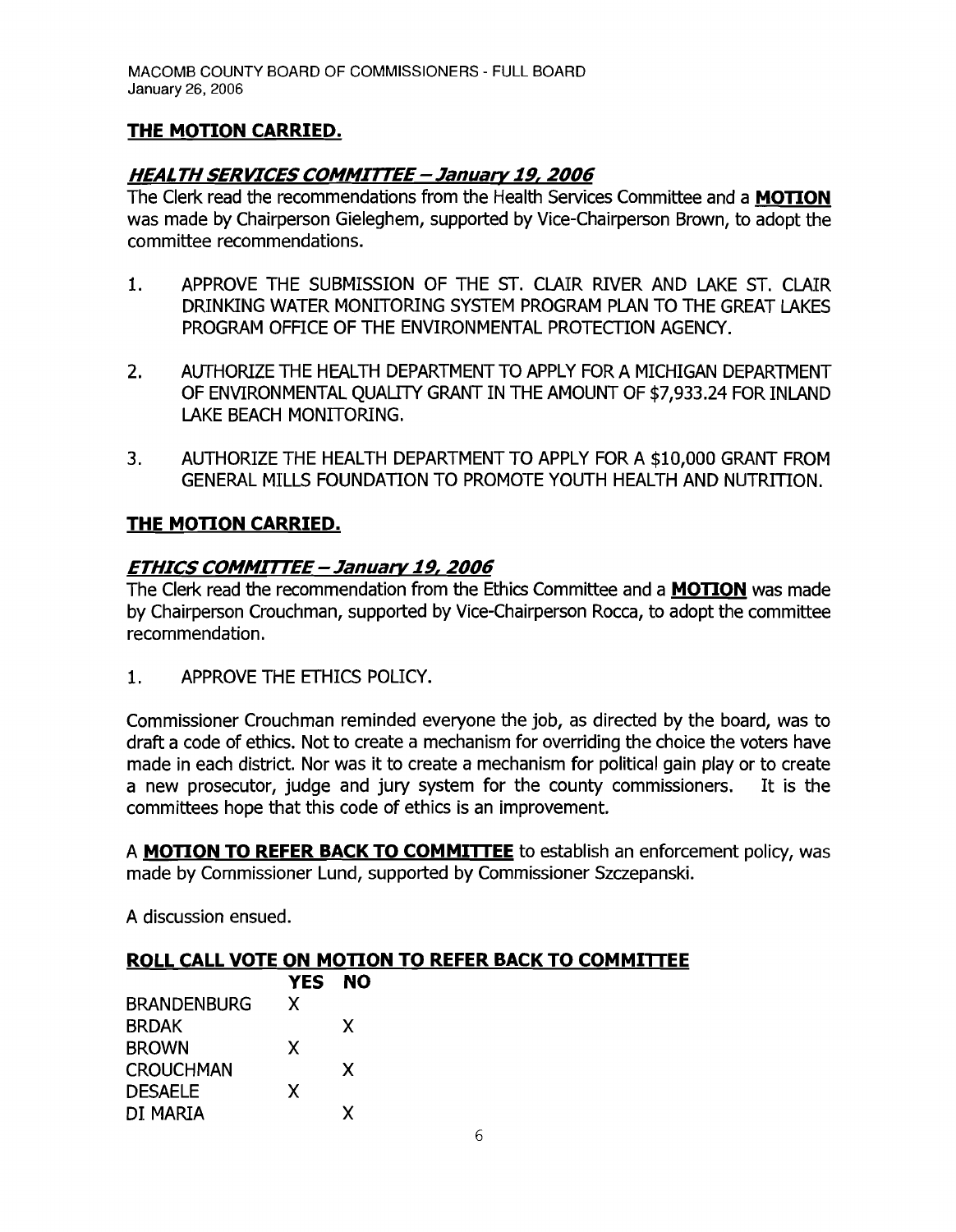| <b>DOHERTY</b>     |        | Χ  |
|--------------------|--------|----|
| DUZYJ              |        | Χ  |
| <b>FLYNN</b>       |        | X  |
| GIBSON             |        | X  |
| GIELEGHEM          |        | X  |
| <b>HAGGERTY</b>    |        | Χ  |
|                    |        |    |
| HILL               | ABSENT |    |
| <b>KENNARD</b>     |        | Х  |
| KOLAKOWSKI         |        | X  |
| lund               | χ      |    |
| MIJAC              |        | x  |
| RENGERT            | Х      |    |
| REVOIR             | X      |    |
| ROCCA              |        | Χ  |
| <b>SAUGER</b>      |        | X  |
| <b>SLINDE</b>      |        | X  |
| <b>SWITALSKI</b>   |        | x  |
| <b>SZCZEPANSKI</b> | X      |    |
| Vosburg            |        | Χ  |
| <b>WHITE</b>       |        | χ  |
| TOTAL              |        | 18 |

#### **THE MOTION TO REFER FAILS.**

A MOTION TO AMEND THE PREAMBLE MAKING THE POLICY EFFECTIVE IMMEDIATELY was made by Commissioner DiMaria, supported by Commissioner Flynn, and the **MOTION CARRIED.** 

A **MOTION TO AMEND** was made by Commissioner Rocca/ supported by Commissioner Flynn, as follows:

Page 3, Section 5b, 5<sup>th</sup> bullet, first sentence should read "Acceptance of invitations to **meals and**events where the presence of a representative of the county benefits the county; and

Page 4, Section 5c: add as first paragraph: "**Acceptance of honorarium by Macomb County elected officials andemployees is prohibited"** 

#### **THE MOTION CARRIED.**

A **MOTION TO AMEND** to **add Section 10** was made by Commissioner Szczepanski, supported by Commissioner Lund, as follows:

**section 10) Enforcement: countyboardmembers who are found to violate the county ethics policy are subject to penalties prescribed by the county board.**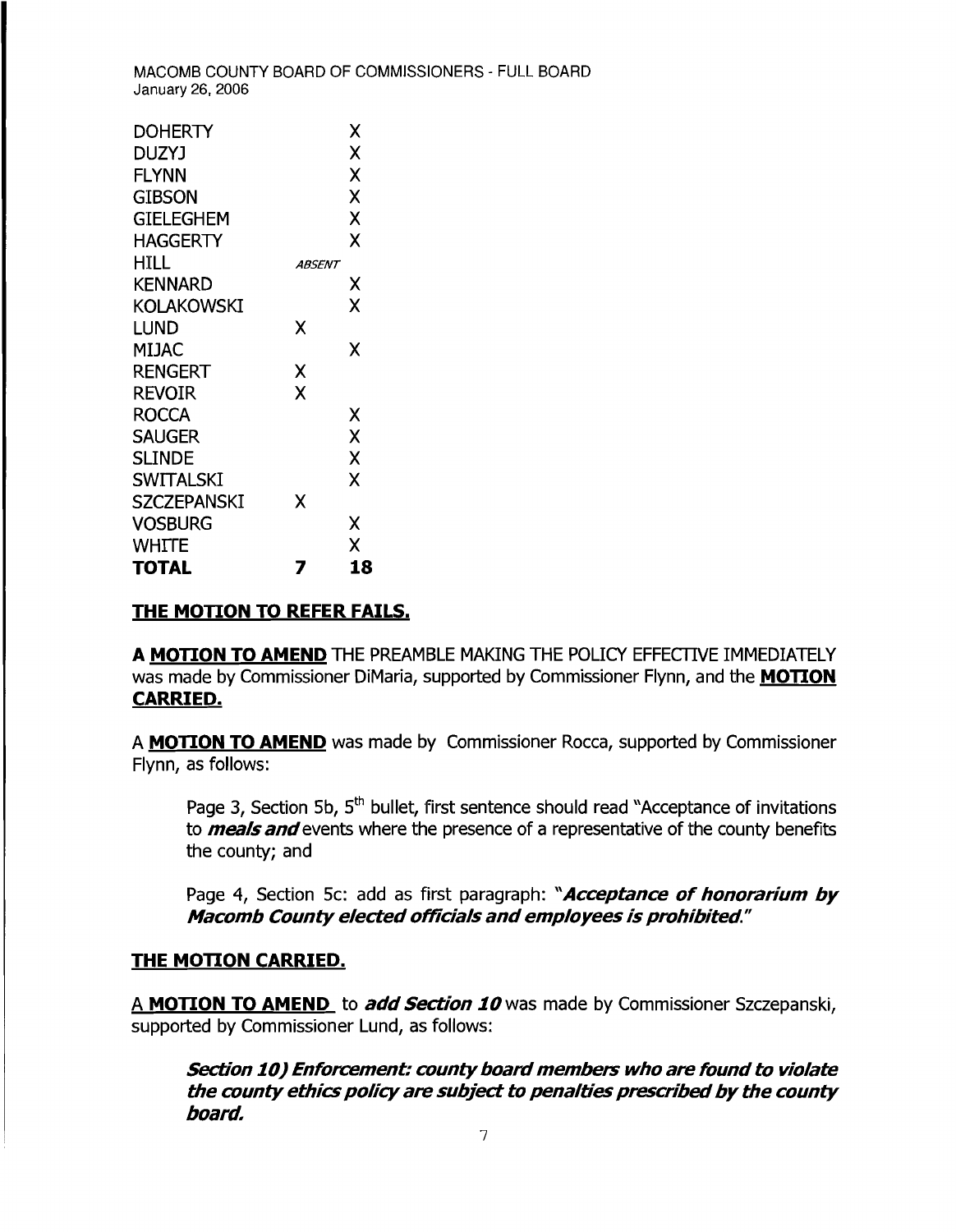The discussion continued.

#### **ROLL CALL VOTE ON AMENDMENT**

|                    | <b>YES</b>    | NO |
|--------------------|---------------|----|
| <b>BRANDENBURG</b> | X             |    |
| <b>BRDAK</b>       |               | Χ  |
| <b>BROWN</b>       |               | X  |
| <b>CROUCHMAN</b>   |               | X  |
| <b>DESAELE</b>     | χ             |    |
| di maria           |               | Χ  |
| <b>DOHERTY</b>     |               | X  |
| <b>DUZYJ</b>       |               | X  |
| FLYNN              |               | X  |
| <b>GIBSON</b>      |               | X  |
| <b>GIELEGHEM</b>   |               | X  |
| HAGGERTY           |               | χ  |
| <b>HILL</b>        | <i>ABSENT</i> |    |
| <b>KENNARD</b>     |               | Χ  |
| KOLAKOWSKI         |               | χ  |
| <b>LUND</b>        | X             |    |
| <b>MIJAC</b>       |               | X  |
| RENGERT            | Χ             |    |
| <b>REVOIR</b>      | X             |    |
| <b>ROCCA</b>       |               | χ  |
| <b>SAUGER</b>      |               | X  |
| <b>SLINDE</b>      |               | X  |
| <b>SWITALSKI</b>   |               | X  |
| <b>SZCZEPANSKI</b> | χ             |    |
| <b>VOSBURG</b>     | X             |    |
| <b>WHITE</b>       |               | Χ  |
| <b>TOTAL</b>       | 7             | 18 |

## **THE MOTION TO AMEND FAILS.**

A **MOTION TO AMEND** was made by Commissioner Brdak, supported by Commissioner Di Maria, as follows:

- 1. Page 2, Section 4, paragraphs 2, 3, 4, 5, 6 and 7 **strike the words: both electedandappointed;** and
- 2. Page 4, first bullet, line three **change the words** from: his/wife **TO** his/her guest.

## **THE MOTION CARRIED.**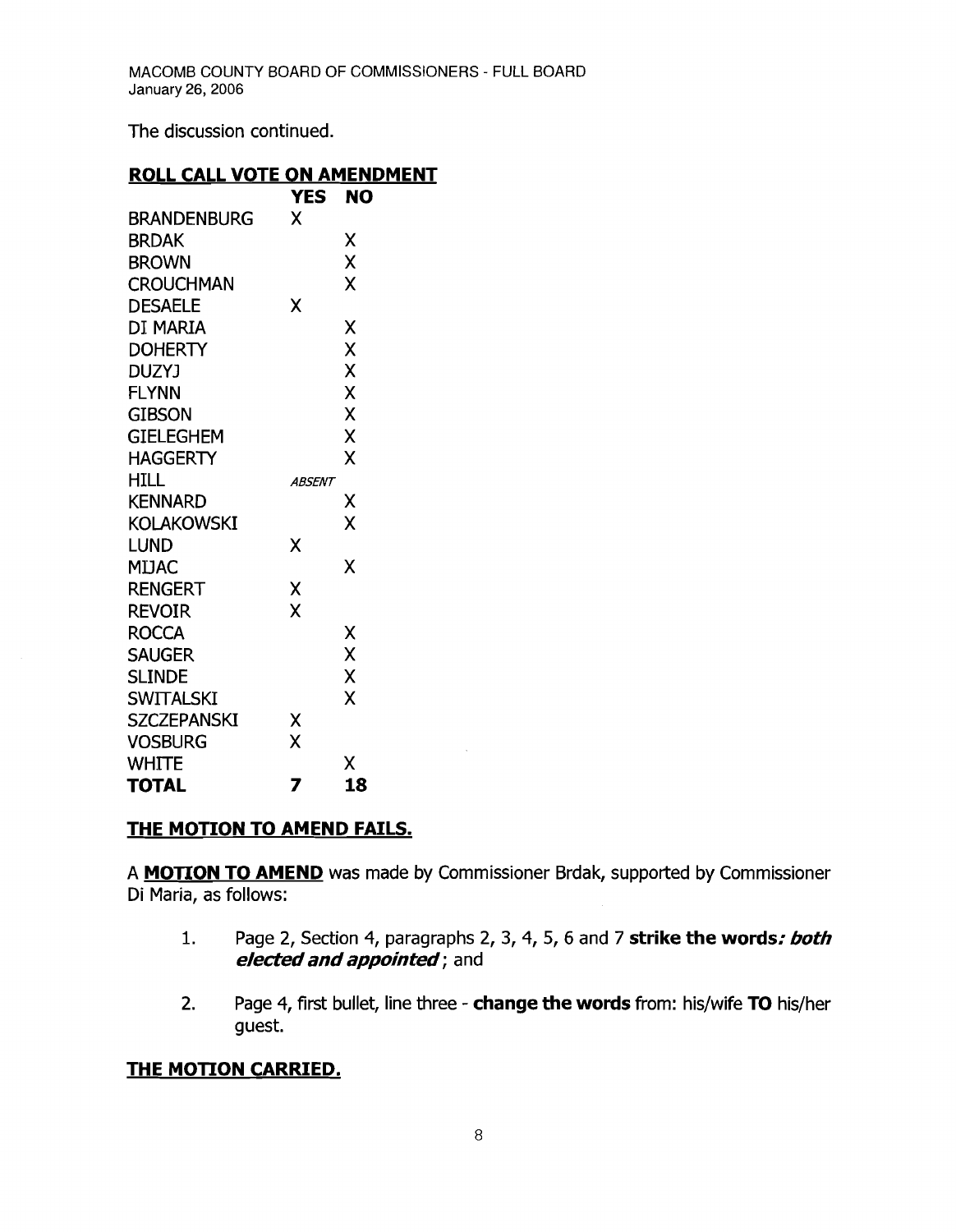A **MOTION TO AMEND** was made by Commissioner Vosburg, supported by Commissioner Rengert, to **add** the following language:

Page 4, Section 5c, third bullet - **add the words:** *of nominal value.* 

### **THE MOTION CARRIED.**

A **MOTION TO AMEND** was made by Commissioner Revoir, supported by Commissioner Brandenburg, to **remove** the following:

Page 4, Section 5c, first bullet **REMOVE TOTALLY.** 

### **ROLL CALL VOTE ON MOTION TO AMEND**

|                    | <b>YES</b>           | NO |
|--------------------|----------------------|----|
| <b>BRANDENBURG</b> | x                    |    |
| <b>BRDAK</b>       |                      | Χ  |
| <b>BROWN</b>       | Χ                    |    |
| <b>CROUCHMAN</b>   |                      | X  |
| <b>DESAELE</b>     | X                    |    |
| DI MARIA           |                      | Χ  |
| <b>DOHERTY</b>     |                      | X  |
| <b>DUZYJ</b>       |                      | X  |
| <b>FLYNN</b>       |                      | X  |
| <b>GIBSON</b>      |                      | Χ  |
| <b>GIELEGHEM</b>   |                      | X  |
| <b>HAGGERTY</b>    |                      | X  |
| <b>HILL</b>        | <i><b>ABSENT</b></i> |    |
| <b>KENNARD</b>     |                      | χ  |
| <b>KOLAKOWSKI</b>  | x                    |    |
| LUND               |                      | Χ  |
| MIJAC              |                      | X  |
| <b>RENGERT</b>     |                      | Χ  |
| <b>REVOIR</b>      | Χ                    |    |
| <b>ROCCA</b>       |                      | χ  |
| <b>SAUGER</b>      |                      | X  |
| <b>SLINDE</b>      |                      | X  |
| <b>SWITALSKI</b>   |                      | Χ  |
| <b>SZCZEPANSKI</b> | Χ                    |    |
| <b>VOSBURG</b>     |                      | Χ  |
| <b>WHITE</b>       |                      | X  |
| TOTAL              | 6                    | 19 |

## **THE MOTION TO AMEND FAILS.**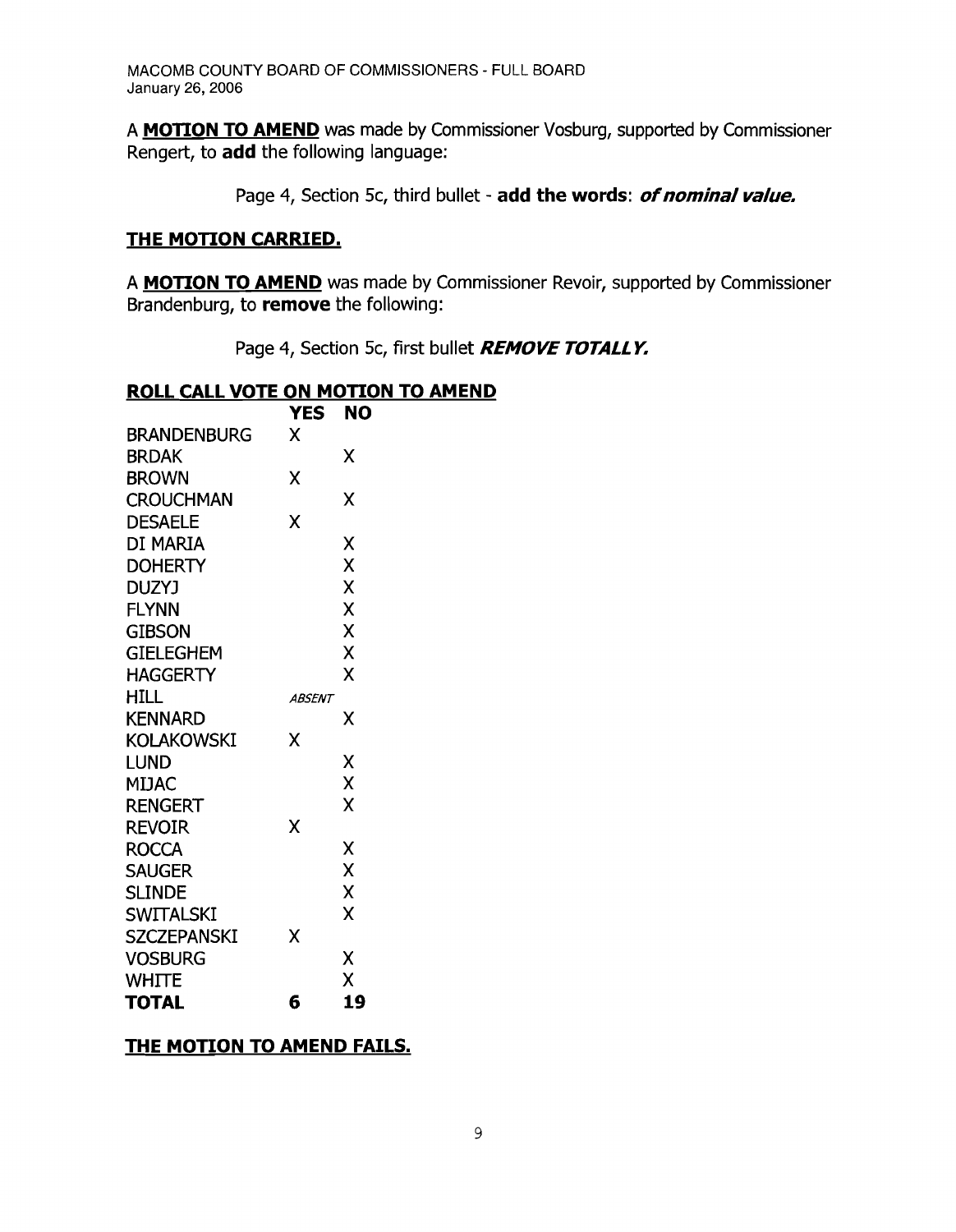### **ROLL CALL VOTE ETHICS POLICY AS AMENDED**

|                    | YES           | NO |
|--------------------|---------------|----|
| <b>BRANDENBURG</b> |               | X  |
| BRDAK              | Χ             |    |
| <b>BROWN</b>       | X             |    |
| <b>CROUCHMAN</b>   | X             |    |
| <b>DESAELE</b>     | X             |    |
| DI MARIA           | X             |    |
| <b>DOHERTY</b>     | X             |    |
| <b>DUZYJ</b>       | X             |    |
| <b>FLYNN</b>       | Χ             |    |
| <b>GIBSON</b>      | X             |    |
| <b>GIELEGHEM</b>   | X             |    |
| <b>HAGGERTY</b>    | X             |    |
| HILL               | <b>ABSENT</b> |    |
| <b>KENNARD</b>     | X             |    |
| <b>KOLAKOWSKI</b>  | Χ             |    |
| LUND               | X             |    |
| <b>MIJAC</b>       | X             |    |
| <b>RENGERT</b>     | X             |    |
| <b>REVOIR</b>      | X             |    |
| <b>ROCCA</b>       | X             |    |
| <b>SAUGER</b>      | Χ             |    |
| <b>SLINDE</b>      | X             |    |
| <b>SWITALSKI</b>   | X             |    |
| <b>SZCZEPANSKI</b> | X             |    |
| <b>VOSBURG</b>     | X             |    |
| <b>WHITE</b>       | X             |    |
| TOTAL              | 24            | 1  |

## **THE ETHICS POLICY AS AMENDED PASSES.**

# **JUSTICE AND PUBLIC SAFETY COMMITTEE - January 20, 2006**

The Clerk read the recommendations from the Justice and Public Safety Committee and a **MOTION** was made by Chairperson Rengert, supported by Vice-Chairperson Brdak, to adopt the committee recommendations.

- 1. AUTHORIZE TO PURCHASE EQUIPMENT AND REPLACEMENT ITEMS FOR THE MACOMB COUNTY SWAT TEAM. ADDITIONAL EQUIPMENT NEEDED DUE TO ADDED PERSONNEL AS WELL AS REPLACEMENT OF WORN OUT EQUIPMENT AND NEEDED SUPPLIES. FUNDING FOR THESE ITEMS WILL BE PROVIDED BY THE 2004 LAW ENFORCEMENT TERRORIST PREVENTION PROGRAM GRANT AT NO COST TO THE COUNTY OF MACOMB. TOTAL COST NOT TO EXCEED \$31,187.55.
- 2. APPROVE THE THIRD AMENDMENT TO THE SITE LEASE AGREEMENT BETWEEN T-MOBILE CENTRAL LLC AND MACOMB COUNTY FOR THE COMMUNICATIONS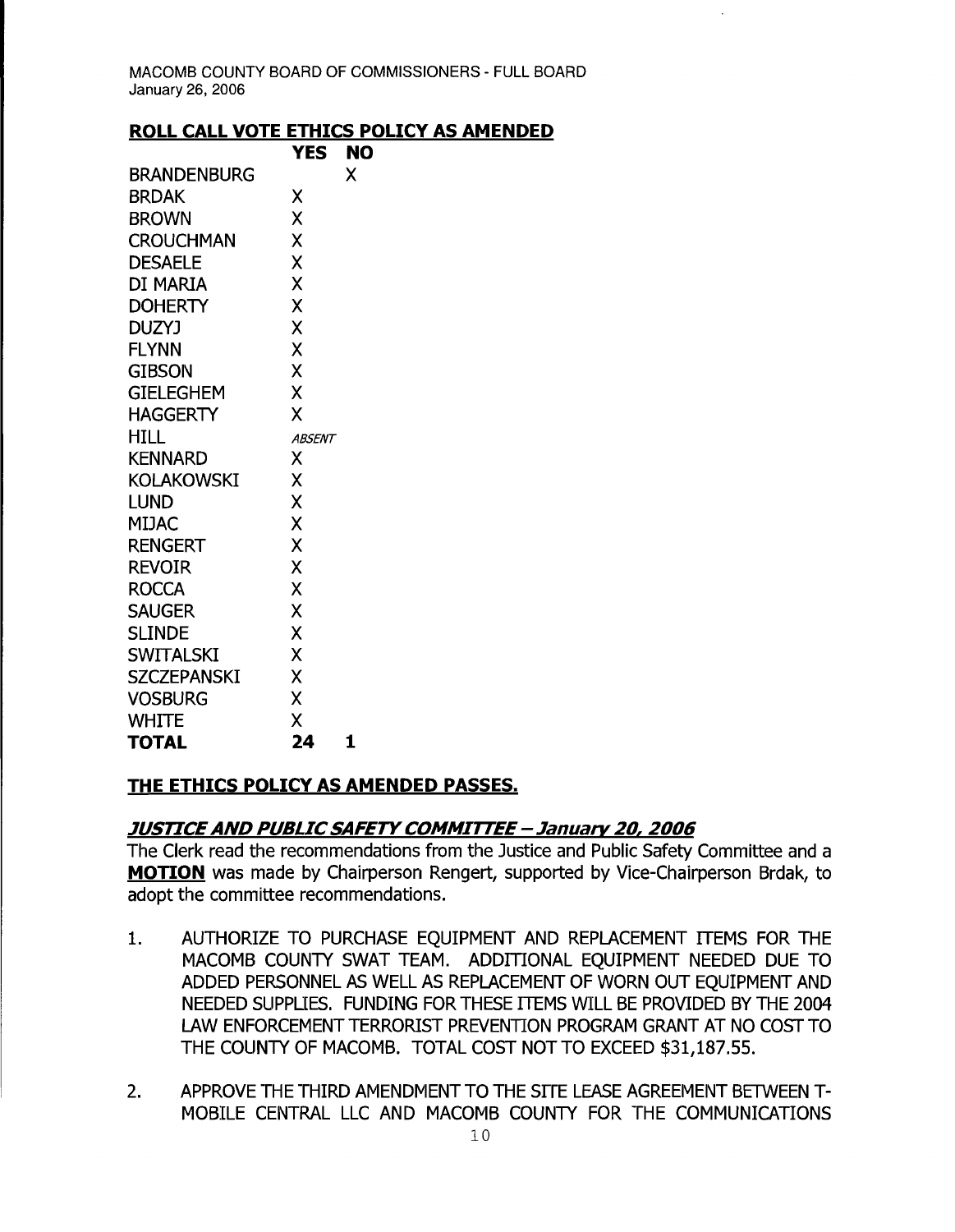> TOWER AT 25401 HARPER AVENUE, ST. CLAIR SHORES, AS RECOMMENDED BY THE DIRECTOR OF EMERGENCY MANAGEMENT AND COMMUNICATIONS.

3. APPROVE THE FOLLOWING:

APPROVE AN EMERGENCY MANAGEMENT AGREEMENT BETWEEN THE CITY OF NEW BALTIMORE AND MACOMB COUNTY FOR EMERGENCY MANAGEMENT RELATED ACTIVITIES: AND

APPROVE AN EMERGENCY MANAGEMENT AGREEMENT BETWEEN THE VILLAGE OF ARMADA AND MACOMB COUNTY FOR EMERGENCY MANAGEMENT RELATED ACTIVITIES.

### THE MOTION CARRIED.

## LEGISLATIVE AND ADMINISTRATIVE SERVICES COMMITTEE - January 20, 2006

The Clerk read the recommendation from the Legislative and Administrative Services Committee and a MOTION was made by Chairperson Lund, supported by Vice-Chairperson Switalski, to adopt the committee recommendation.

1. APPROVE THE FOLLOWING MISCELLANEOUS DEPARTMENT REOUESTS:

TWO NEXTEL 7520's FOR DISTRICT COURT PROBATION AT A ONE-TIME COST OF \$299.98 AND A MONTHLY ACCESS CHARGE OF \$99.98. FUNDING IS AVAILABLE IN THE MACOMB COUNTY DISTRICT COURT PROBATION TELEPHONE BUDGET;

FOUR VERIZON LG-4650's AND SIX NEXTEL 7100I's FOR THE SHERIFF'S DEPARTMENT AT A ONE-TlME COST OF \$1,179.90 AND A MONTHLY ACCESS CHARGE OF \$539.90. FUNDING IS AVAILABLE IN THE SHERIFF'S DEPARTMENT TELEPHONE BUDGET;

TWO NEXTEL 1530's FOR THE HUMAN RESOURCES DEPARTMENT AT A ONE-TIME COST OF \$99.90 AND A MONTHLY ACCESS CHARGE OF \$31.00. FUNDING IS AVAILABLE IN THE MACOMB COUNTY HUMAN RESOURCES DEPARTMENT TELEPHONE BUDGET; AND

ONE VERIZON LG-4650 FOR THE HEALTH DEPARTMENT AT A ONE-TIME COST OF \$89.94 AND A MONTHLY ACCESS CHARGE OF \$59.99. FUNDING IS AVAILABLE IN THE MACOMB COUNTY HEALTH DEPARTMENT TELEPHONE BUDGET.

### THE MOTION CARRIED.

### PERSONNEL COMMITTEE - January 23, 2006

The Clerk read the recommendations from the Personnel Committee and a MOTION was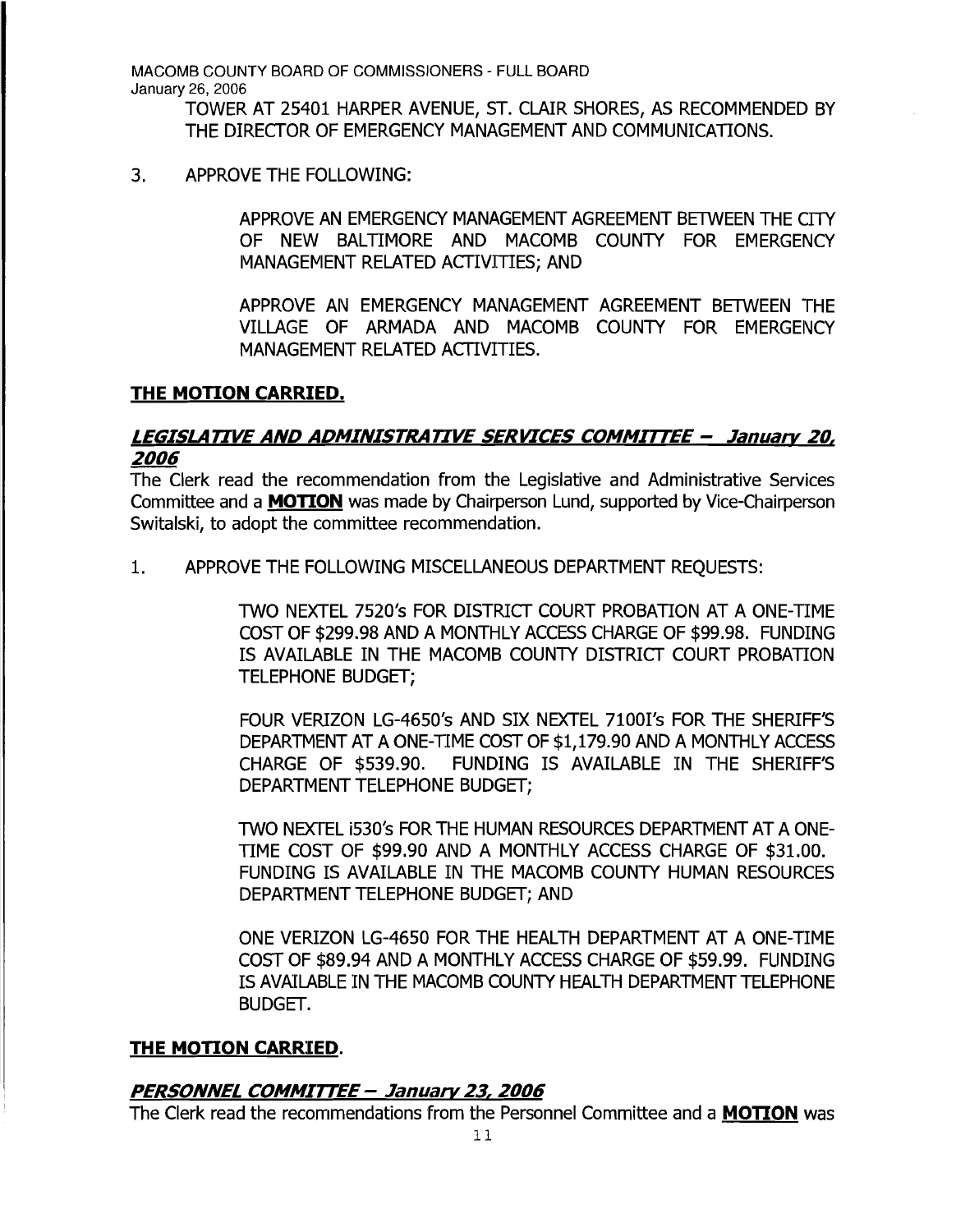made by Chairperson Mijac, supported by Vice-Chairperson Crouchman, to adopt the committee recommendations.

- 1. APPROVE A REQUEST FOR PROPOSAL (RFP) BE PREPARED AND ISSUED FOR THE COUNTY'S EMPLOYEE ASSISTANCE PROGRAM SERVICES.
- 2. APPROVE TWO LETTERS OF UNDERSTANDING WITH ST. JOSEPH'S HEALTH CARE TO PROVIDE OCCUPATIONAL HEALTH SERVICES.

# **THE MOTION CARRIED.**

## **BUDGETCOMMrITEE - January24, 2006**

The Clerk read the recommendations from the Budget Committee and a **MOTION** was made by Chairperson Kolakowski, supported by Vice-Chairperson Revoir, to adopt the committee recommendations.

- 1. AUTHORIZE TO RENEW SHERIFF'S DEPARTMENT CURRENT LEASE WITH WOLVERINE HARLEY-DAVIDSON (CLINTON TOWNSHIP) FOR 15 HARLEY-DAVIDSON POLICE MOTORCYCLES AT A COST OF \$300.00 PER MOTORCYCLE PER YEAR (2006) WITH A TOTAL COST OF \$4,500.00. FUNDING IS AVAILABLE IN THE 2006 BUDGET.
- 2. AUTHORIZE THE MACOMB COUNTY COMMUNITY SERVICES AGENCY TO RECEIVE ADDITIONAL LOW-INCOME HOME ENERGY ASSISTANCE PROGRAM GRANT FUNDS FOR 2005-06.
- 3. AUTHORIZE THE MACOMB COUNTY COMMUNITY SERVICES AGENCY TO ASSUME RESPONSIBILITY FOR THE SENIOR CITIZEN HOME DELIVERED MEALS ASSESSMENT FUNCTION.
- 4. AMEND THE 2005 JUVENILE COURT BUDGET LINE ITEM ATTORINEY FEES IN THE AMOUNT OF \$80,000.00 WITH FUNDING AVAILABLE IN THE 2005 CONTINGENCY ACCOUNT.

## **THE MOTION CARRIED.**

## **FINANCE COMMrITEE - January 25, 2006**

The Clerk read the recommendations from the Finance Committee and a **MOTION** was made by Chairperson Slinde, supported by Vice-Chairperson DiMaria, to adopt the committee recommendations.

Commissioner Brandenburg asked her **NO** votes from committee be carried forward and record a **NO** vote SEMCOG and contraceptives. There were **NO** objections.

1. APPROVE THE MONTHLY BILLS (WITH CORRECTIONS, DELETIONS AND/OR ADDENDA) AND AUTHORIZE PAYMENT; FURTHER, TO APPROVE THE PAYROLL IN THE TOTAL AMOUNT OF \$16,203,045.56, WITH NECESSARY MODIFICATIONS TO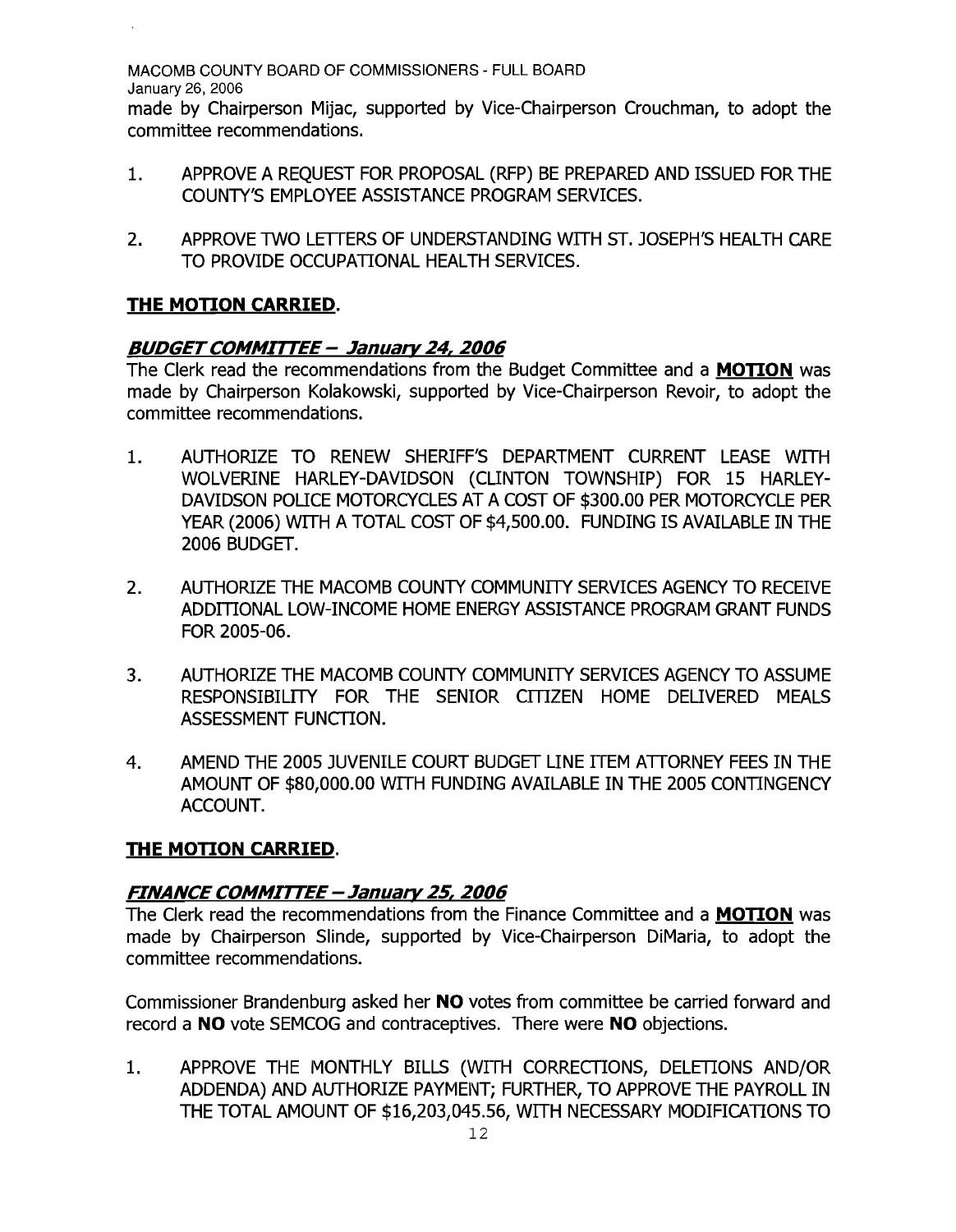MACOMB COUNTY BOARD OF COMMISSIONERS - FULL BOARD January 26, 2006 THE APPROPRIATIONS.

- 2. AWARD THE BID FOR THE 17<sup>TH</sup> ANNUAL VOLUNTEER RECOGNITION DINNER AND AWARDS CEREMONY TO THE LOWEST RESPONSIBLE BIDDER, FERN HILL COUNTRY CLUB, IN THE AMOUNT OF \$3,662.75; FUNDS ARE AVAILABLE IN THE 2006 BUDGET.
- 3. CONCUR WITH THE RECOMMENDATION OF THE RISK MANAGER AND FINANCE DEPARTMENT IN UTILIZING THE FIRM GALLAGHER BENEFIT SERVICES AS A CONSULTANT FOR THE MACOMB COUNTY JAIL MEDICAL SERVICES SELECTION COMMITTEE FOR THE PURPOSE OF REVIEWING THE RFP AND THE RESULTING SERVICE PROPOSAL; FUNDING FOR THIS PROJECT WILL NOT EXCEED \$7,500 AND IS AVAILABLE WITHIN THE 2006 JAIL MEDICAL APPROPRIATION.

# **THE MOTION CARRIED.**

## **RESOLUTIONS/TRIBUTES**

A **MOTION** was made by Commissioner Haggerty, supported by Commissioner Switalski, to adopt the Resolutions and Tributes in their entirety.

Res. No. 06-02 Affirming Macomb County's Support for and Participation in the 20006 Tri-County Summit (offered by Board Chair on behalf of the Board; recommended by PED Committee on 1/17/06) Res. No. 06-01 Commemorating Village of Peace Manor in Clinton Township - 10 Year Anniversary (offered by Gieleghem; recommended by Health Services Committee on 1/19/06) Res. No. 06-03 Commending Robert Beck, Fire Chief from City of Utica - Retirement (offered by DeSaele; recommended by Health Services Committee on 1/19/06) Res. No. 06-04 Commending Leo A. Osinski, Jr. on His Retirement as Grand Commander of the Sancho Caravan of the International Order of Alhambra (offered by Duzyj; recommended by Finance Committee on 1/25/06) Res. No. 06-05 Commending Dr. James Thompson on Completing 39 Years of Service to the Church of Christ and the Community (offered by Hill; recommended by Finance Committee on 1/25/06) Res. No. 06-06 Commending Warren Bank on the Grand Opening of their Macomb Township Branch Office (offered by Brandenburg)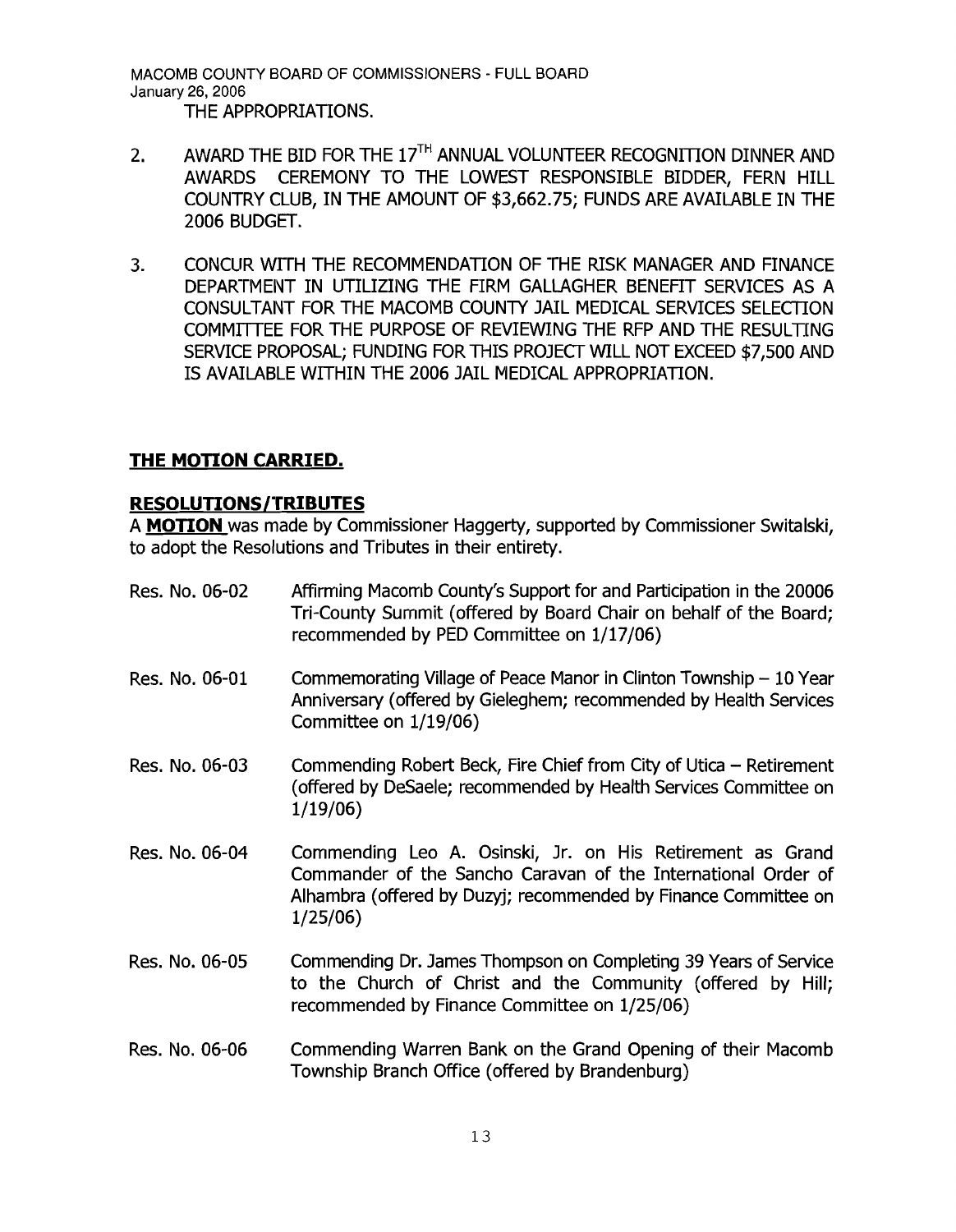### **REQUEST TO PURCHASE PRIOR SERVICE TIME (1)**

A **MOTION** WAS MADE BY COMMISSIONER BRANDENBURG, SUPPORTED BY COMMISSIONER RENGERT, TO APPROVE REQUEST BY GREGORY SCHUMACHER TO PURCHASE OF PRIOR SERVICE TlME, AND THE **MOTION CARRIED.** 

### **ITEM WAIVED BY PERSONNEL COMMITTEE CHAIR**

A **MOTION** WAS MADE BY COMMISSIONER DOHERTY, SUPPORTED BY COMMISSIONER DI MARIA, FOR RATIFICATION OF A TWO (2) YEAR LABOR AGREEMENT WITH MICHIGAN NURSES ASSOCIATION - RN's FROM JANUARY 1, 2005 THROUGH DECEMBER 31, 2006, AND THE **MOTION CARRIED.** 

### **APPOINTMENTS**

## a) **SUBSTANCE ABUSE ADVISORY COUNCIL**

A **MOTION** WAS MADE BY COMMISSIONER BRANDENBURG, SUPPORTED BY COMMISSIONER LUND, TO APPOINT NANCY JENUWINE TO THE SUBSTANCE ABUSE ADVISORY COUNCIL FOR A TERM OF THREE YEARS, AND THE **MOTION CARRIED.** 

### **MOMENT OF SILENCE**

In memory of Gilbert Parker, former Macomb County Commissioner who died on January 26,2006.

### **NEW BUSINESS**

Commissioner Szczepanski feels Public Participation is becoming a circus. Certain comments should not be allowed.

Chair White concurred and requested direction from the board how to handle this problem.

Commissioner Lund responded to public comments regarding the Macomb County Library and a correspondence sent out by the Friends of the Macomb County Library.

Commissioner Brandenburg questioned the progress of the construction on the Public Works Building.

Commissioner Brdak feels the board should respectfully listen to public comments as that is their right to do so.

Commissioner Brown concurs with Commissioner Brdak.

Commissioner Rengert announced a meeting of Land and Space Committee with be February  $10^{th}$  at  $11:00$ .

#### \*\*\*\*\*\*\*\*\*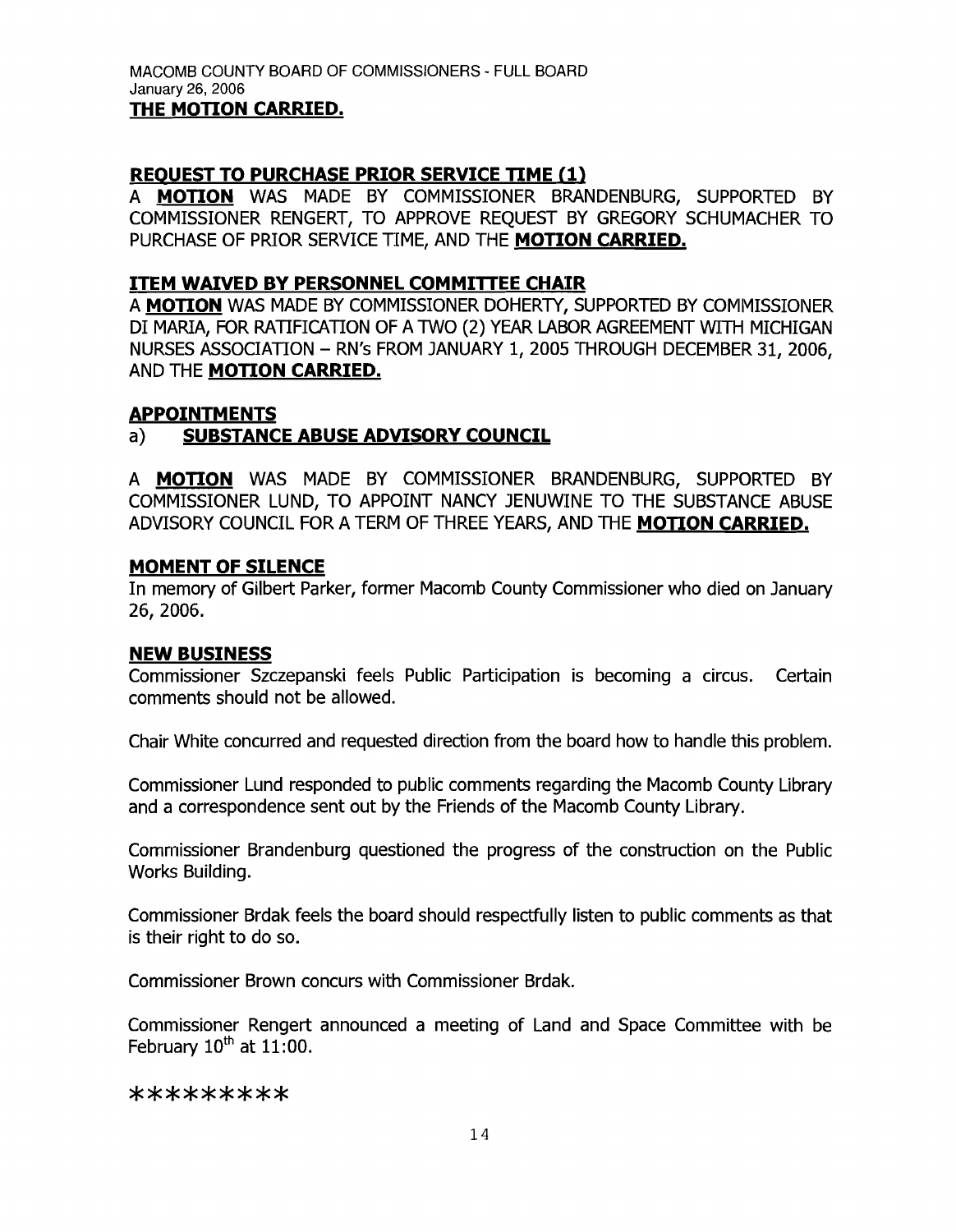# **PUBLIC PARTICIPATION**

## **ROLL CALL ATTENDANCE**

| Andrey Duzyj            | District 1  |
|-------------------------|-------------|
| Marvin Sauger           | District 2  |
| Phillip A. DiMaria      | District 3  |
| Jon Switalski           | District 4  |
| Susan L. Doherty        | District 5  |
| Joan Flynn              | District 6  |
| Sue Rocca               | District 7  |
| Diana J. Kolakowski     | District 8  |
| Robert Mijac            | District 9  |
| <b>Philis DeSaele</b>   | District 10 |
| Ed Szczepanski          | District 11 |
| Peter J. Lund           | District 12 |
| Don Brown               | District 13 |
| Brian Brdak             | District 14 |
| Keith Rengert           | District 15 |
| William J. Revoir       | District 16 |
| Bobby L. Hill           | District 17 |
| <b>Bob Gibson</b>       | District 18 |
| Paul Gieleghem          | District 19 |
| Nancy M. White          | District 20 |
| <b>Leonard Haggerty</b> | District 21 |
| <b>Elizabeth Slinde</b> | District 22 |
| William A. Crouchman    | District 23 |
| Peggy Kennard           | District 24 |
| Kathy Vosburg           | District 25 |
| Nicholyn Brandenburg    | District 26 |

### **ADJOURNMENT**

A **MOTION** TO ADJOURN WAS MADE BY COMMISSIONER, SUPPORTED BY COMMISSIONER , AND THE **MOTION CARRIED.** 

Chair White adjourned the meeting at \_\_\_\_\_ p.m., until the call of the Chair.